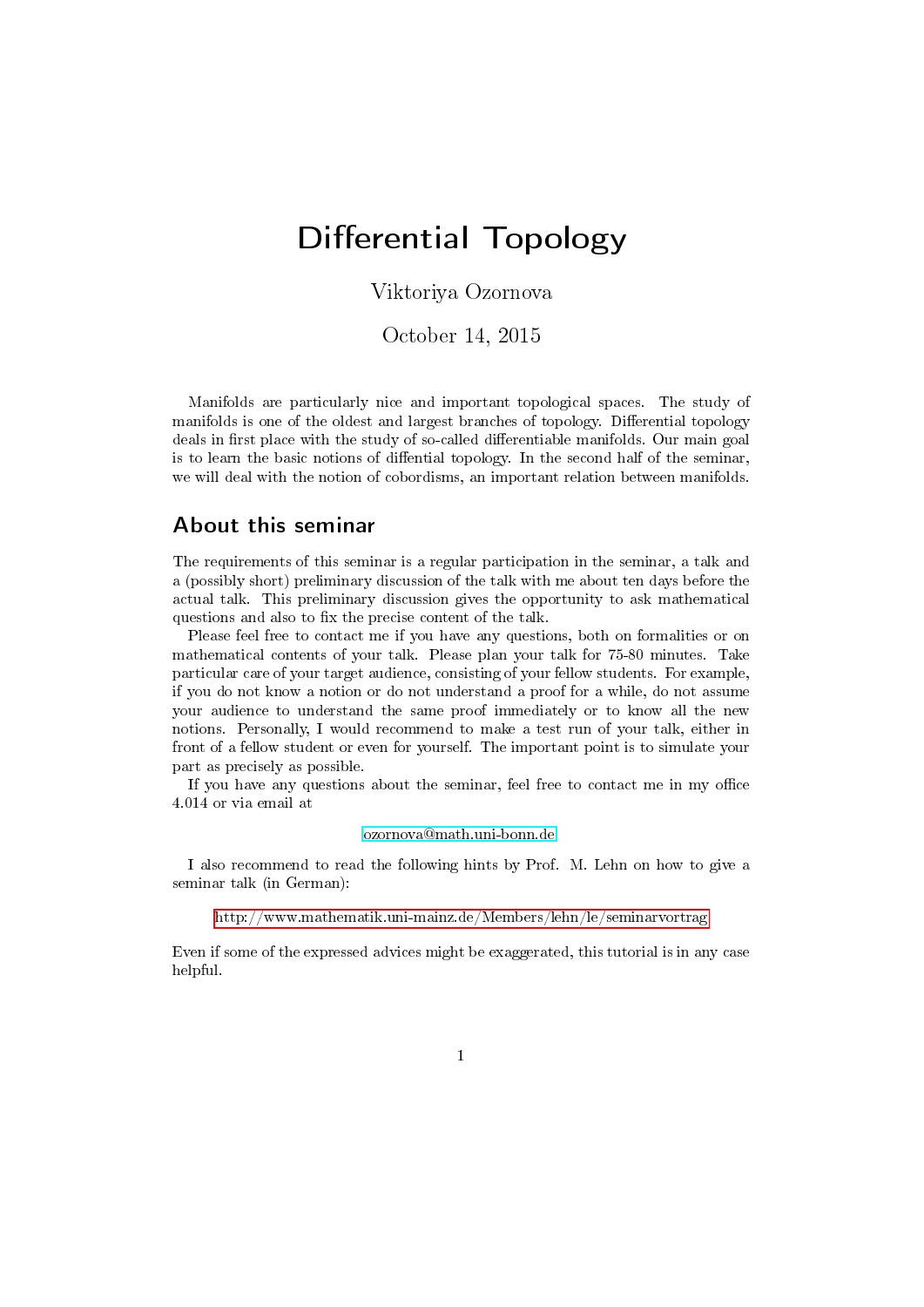# Talk 1: Manifolds

The main objective of this talk is to recollect the knowledge on manifolds from Analysis II-IV (and other lectures), and to create a common level in preliminaries. Be sure to (re)introduce the notions of a (differentiable) manifold and a submanifold and give some examples. Be sure to explain that every manifold embeds into some  $\mathbb{R}^n$  (present the proof only if you have time; use  $\{II.10 \text{ of } [B_{re}97]\}$ . Moreover, introduce and discuss also manifolds with boundary. State also the classification theorem for 1-manifolds. For basics of manifolds, follow [\[BJ82\]](#page-3-1), Ch. 1. You may also want to take a look at  $[GP10], §1.1.$  $[GP10], §1.1.$  For manifolds with boundary, use §2.1 of  $[GP10]$  and have a look at Ch. 13 of [\[BJ82\]](#page-3-1).

# Talk 2: Tangent spaces

Give three definitions of a tangent space and explain how to compare them; you will have to decide which parts of the proof you want to present. Define also smooth maps between manifolds and their derivatives. Also, briefly discuss tangent spaces for manifolds with boundary. Follow [\[BJ82\]](#page-3-1), Ch. 1-2 (and Ch. 13 for manifolds with boundary). You may also want to take a look at [\[GP10\]](#page-3-2), Ch. 1.

### Talk 3: Tangent bundles

Tangent spaces of a manifold at different points may be considered not only on their own, but also as a totality or family of vector spaces. Such a parametrized family of vector spaces is called a vector bundle. The main objective of this talk is to learn some vector bundle basics in the context of manifolds. The most important example will be the tangent bundle of a manifold, and later on the normal bundle of an embedding. Follow Ch. 3 of [\[BJ82\]](#page-3-1). If you have time left, give a short account on direct sums of vector bundles as in Ch. 4 of [\[BJ82\]](#page-3-1).

# Talk 4: Transversality basics

The aim of this talk is to give an appropriate generalization of the regular value theorem. Recall or introduce the regular value theorem for manifolds. Give a short account on Sard's Theorem (without proofs). Move on to the notion of transversality, which generalizes regular values, and discuss the corresponding theorem on preimages of manifolds. Explain the statement of the stability theorem. If you have time left, give also some ideas of the proof. Follow §§1.4-1.6 of [\[GP10\]](#page-3-2) for most of the talk and 1.7 for Sard's Theorem. You might also want to take a look at Ch.5-6 of [\[BJ82\]](#page-3-1).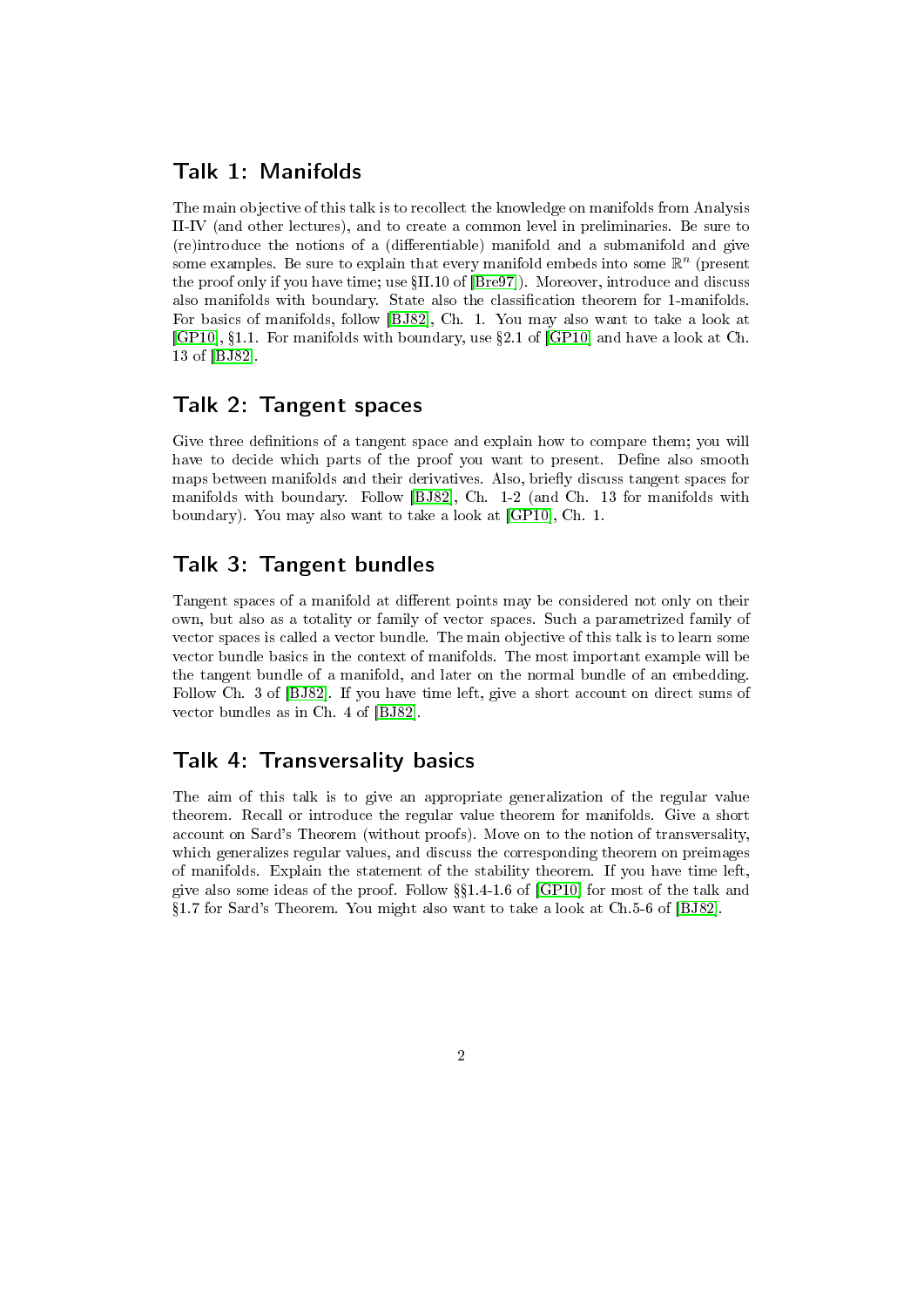#### Talk 5: Transversality Theorem

Your main objective is to prove that any smooth map can be deformed into one transversal to a given submanifold of the target. We will need also the  $\varepsilon$ -neighborhood theorem, and you should also state the tubular neighborhood theorem. Follow §2.3 of [\[GP10\]](#page-3-2). Prove Transversality Homotopy Theorem and state Extension Theorem, give an idea of its proof if you have time for it.

#### Talk 6: Intersection theory mod 2

Define and study intersection numbers mod 2 and the degree mod 2. You should prove that those are homotopy invariants. Use the degree mod 2 to give a proof of the Brouwer fixed point theorem. Explain the statement of the Jordan-Brouwer separation theorem and sketch the proof idea using winding numbers mod 2. Follow  $\S2.4$ -2.5 of [\[GP10\]](#page-3-2) and  $\S 4$  of [\[Mil97\]](#page-3-3).

#### Talk 7: Orientability and intersection theory

Your task is to refine intersection numbers mod 2 to a more powerful invariant. To do so, we need a certain assumption on the manifolds we consider, called orientability. Discuss the notion of orientability and examples. Discuss the induced orientation of a boundary and of a preimage manifold. Introduce (oriented) intersection numbers and degree, and discuss their basic properties like homotopy invariance. Use this theory to give a proof of fundamental theorem of algebra. Follow 3.2 and 3.3 of [\[GP10\]](#page-3-2). You might also want to browse through 5 of [\[Mil97\]](#page-3-3).

#### Talk 8: Lefschetz theory

Your aim is to apply intersection theory to some examples. The main topic of your talk is Lefschetz theory. Introduce Lefschetz numbers and explain their computation in terms of local Lefschetz numbers. Introduce the Euler number, one of the most famous topological invariants, and use Lefschetz theory to compute it in some examples. Follow 3.4 of [\[GP10\]](#page-3-2). If you have time, report on the homological denition of Lefschetz numbers, following e.g.  $\S$ IV.23 of [\[Bre97\]](#page-3-0).

# Talk 9: Poincaré-Hopf theorem

Discuss vector fields on manifolds. Your main objective is to show that zeros of vector fields on a manifold are constrained by the topology of the manifold, in particular, by the Euler number of the manifold. Give a proof of the Poincaré-Hopf theorem and also some examples. Follow 3.5 of [\[GP10\]](#page-3-2). You should also look at [\[Mil97\]](#page-3-3), 6. If you have time, report on the Hopf degree theorem, following §3.6 of [\[GP10\]](#page-3-2).